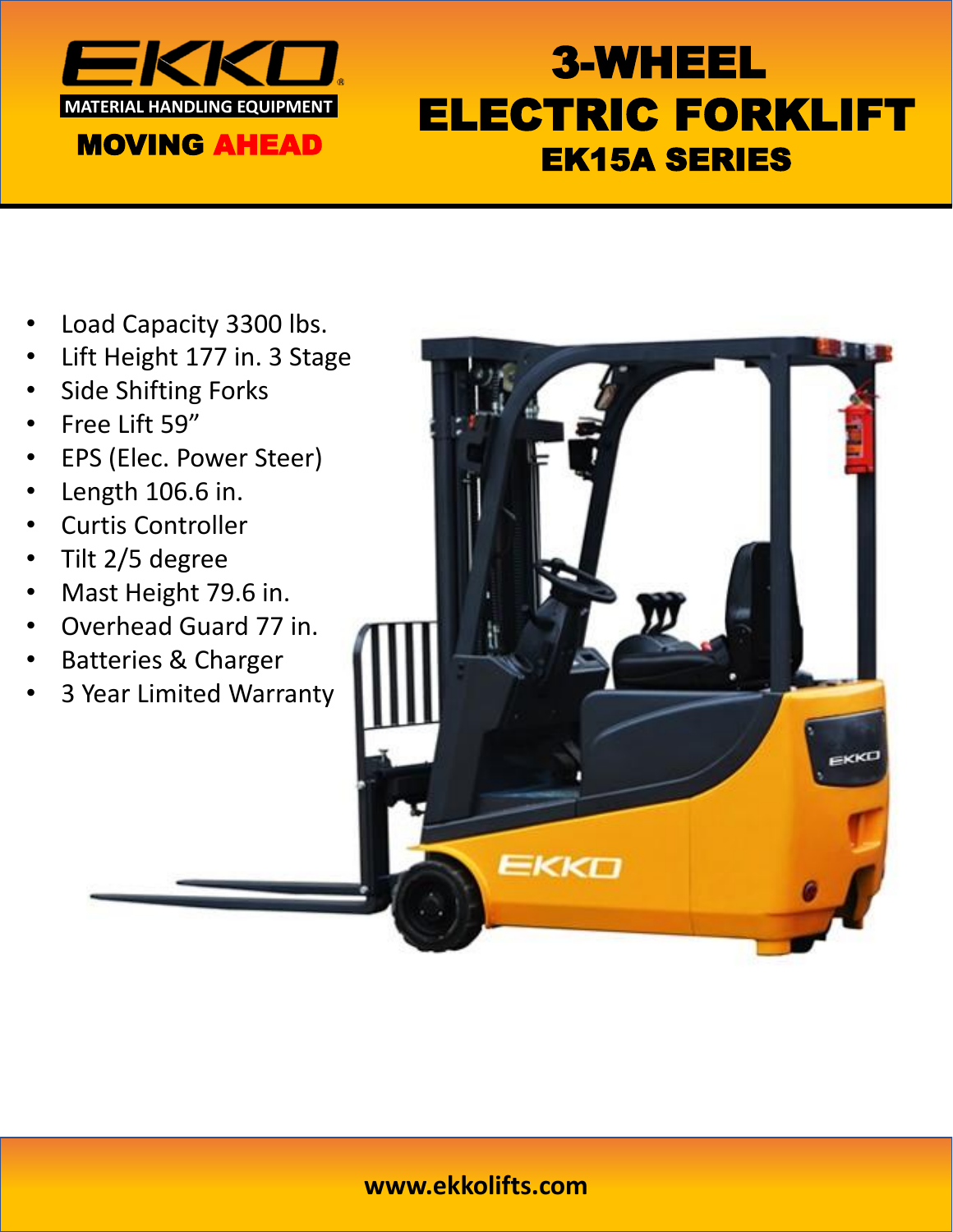# *3-Wheel Electric Forklift*



### *EK15A*

### **Superior quality, maneuverable, compact, and durable for all your material handling applications. Ideal for small aisles and areas.**

**WEIGHT CAPACITY:** 3300 lbs. @ 24" load center **LIFT HEIGHT:** 177" (14.75 ft) 3 Stage **SIDE SHIFTING FORKS:** 45.3" **MAST HEIGHT:** 79.6" **TURNING RADIUS:** 53 **FREE LIFT: 59**" **TILT:** 2/5 degree **INTEGRAL BATTERY / CHARGER:** 24V 400AH, 24-volt Industrial batteries with external direct connect 110A 110VAC plug-in automatic 24V/50A charger (both Included) **BRAKING:** Drum brakes **SPEED TRAVEL:** 6.21 mph empty ; 5 mph loaded **LIFTING SPEED:** 5.5 ips empty; 4 ips loaded **LOWERING SPEED:** 4.7 ips empty; 5.3 ips loaded **DRIVE WHEELS:** 9.8" x 5" cushion **LOAD WHEELS:** (2) 12" x 5" cushion

**HYDRAULICS LIFTING MOTOR:** 24V 2500 Watt lifting motor with hardened chrome moly steel for durability.

**DRIVE MOTOR:** 24V 2000 Watt AC drive motor for efficiency and high torque.

**AC CONTROLLER:** 24V Curtis provides performance through entire range of speed; Constant travel speed regardless of load; Battery discharge indicator combination gauge.

**BRAKES:** Drum Brakes with Electro-magnetic braking for secure stopping power; Electronic neutral braking for accurate control.

**LIGHTING:** LED Head lights and Brake lights.

**OPERATOR CONTROLS:** EPS (Electric Power Steering), tilt lifting, lowering, side shifting forks, horn functions are located in the ergonomic sit down; Led lighting.

**CHASSIS AND MAST:** Robotic Welding; Heavy duty steel chassis with I-beam mast for durability; Telescoping mast.



#### www.ekkolifts.com